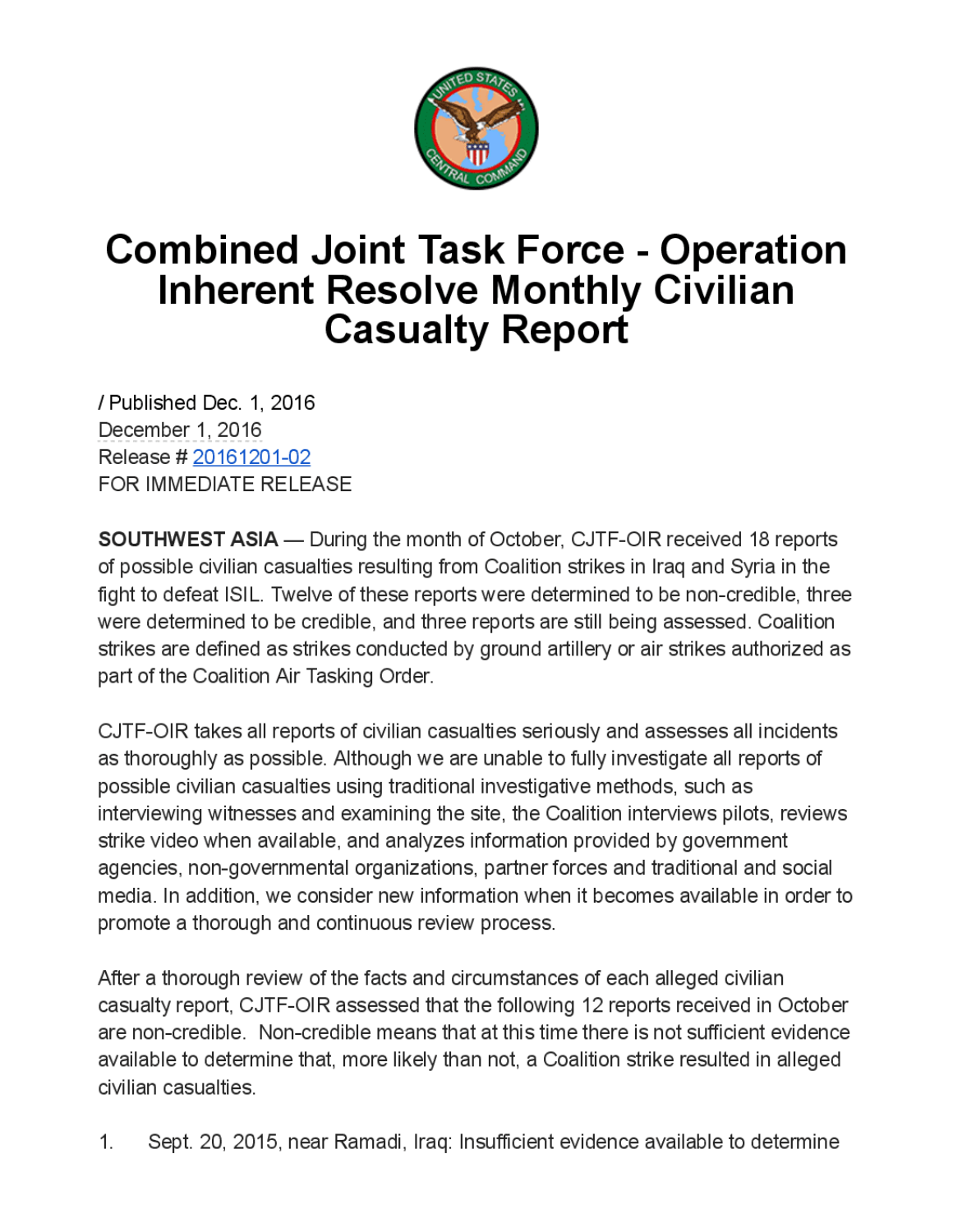credibility .

2. Oct. 9, 2015, near Kabaisa, Iraq: Insufficient evidence available to determine credibility

3 . Feb. 15, 2016 , near Hama, Iraq: No Coalition strikes were conducted on that day in the geographical area .

4 . May 5, 2016, near Aleppo, Syria: No Coalition strikes were conducted on that day in the geographical area.

5. June 12, 2016 near Dayr az Zawr, Syria No Coalition strikes were conducted on that day in the geographical.

6. July 19, 2016, near Aleppo, Syria: No Coalition strikes were conducted on that day in the geographical

<sup>7</sup> . Sept. 19, 2016, near Kabaisa , Iraq Report indicated civilians in <sup>a</sup> house were killed, but the only strike in the area that day was on a moving vehicle in a remote area.

8 Oct. 1, 2016, near Ghaytun, Syria: No Coalition strikes were conducted on that day in the geographical.

9. Oct. 1, 2016, near Dayr az Zawr, Syria: No Coalition strikes were conducted on that day in the geographical.

10. Oct. 3, 2016, near Mar'a, Syria: Further examination affirms that only Da'esh fighterswere killed in the strike.

11. Oct. 5, 2016, near Aleppo, Syria: No Coalition strikes were conducted on that day in the geographical.

12. Oct. 6, 2016, near Aleppo, Syria: No Coalition strikes were conducted on that day in the geographical.

Although the Coalition makes extraordinary efforts to strike military targets in a manner that minimizes the risk of civilian casualties, in some cases casualties are unavoidable. Four past reports of possible civilian casualties and three of the reports received in October were determined to be credible resulting in the unintended death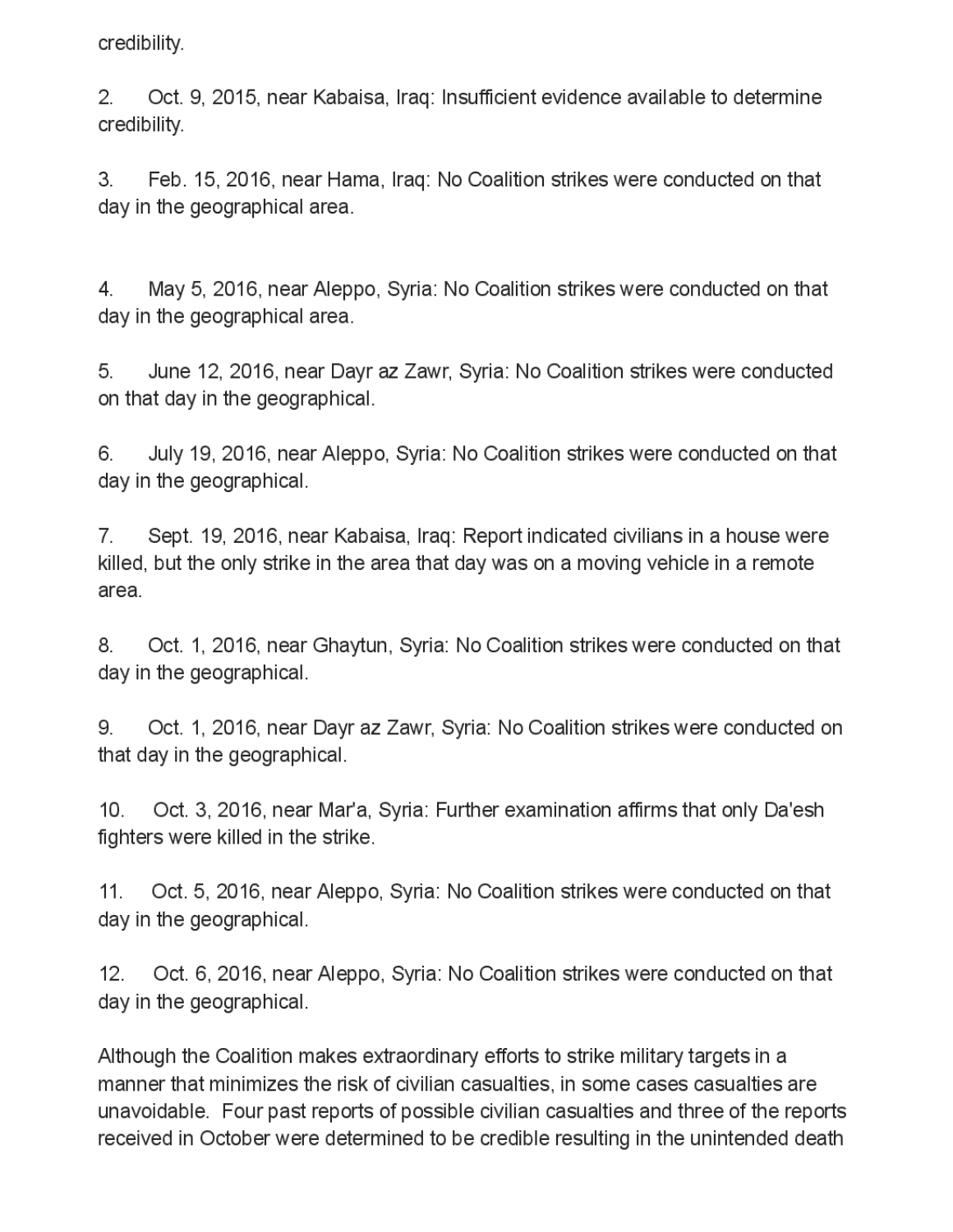of 54 civilians.

- MORE -

A credible assessment means that it is more likely than not a Coalition strike resulted in a civilian casualty. In each of the cases below, the investigation determined that although all precautions were taken and the strikes complied with the Law of Armed Conflict, civilian casualties unfortunately occurred.

1. March 31, 2016, near Sala Heya, Syria: During a strike on an ISIL mortar system, it was assessed that three civilians were inadvertently killed by Coalition counter-battery artillery near the point of origin of an ISIL mortar strike on friendly forces.

2. May 16, 2016, near As Shaddadi, Syria: During a strike on seven ISIL fighters in a moving vehicle, it was assessed that two civilians were inadvertently killed. One civilian passenger in the vehicle was killed and one civilian riding a motorcycle was killed when he came into proximity of the ISIL vehicle after the munition was released.

3 . July 18, 2016, near Manbij, Syria: During a strike that killed nearly 100 ISIL fighters, and destroyed 13 fighting positions, seven ISIL vehicles, two VBIEDs, a tactical vehicle, and a mortar system, it is assessed that up to 24 civilians who had been interspersed with combatants were inadvertently killed in a known ISIL staging area where no civilians had been seen in the 24 hours prior to the attack . Reports indicated that approximately 100 ISIL fighters were preparing for a large counterattack against partnered Syrian Arab Coalition/Syrian Democratic Forces and , unknown to Coalition planners, civilians were moving around within the military staging area, even as other civilians in the nearby village had departed over the previous days.

4. July 28, 2016, near Arghanndorh, Syria: During a strike on a moving ISIL vehicle, 15 civilians were inadvertently killed when the munition struck the vehicle after it slowed in a populated area after the munition was released .

5. Oct. 4, 2016, near Taltanah, Syria: During a strike targeting ISIL fighters it is assessed that one civilian was inadvertently killed as a result of the blast following the strike.

6 . Oct. 17, 2016 , near Idlib, Syria : During a strike on ISIL fighters it is assessed that one civilian was inadvertently killed when he entered the target area after the munition was released.